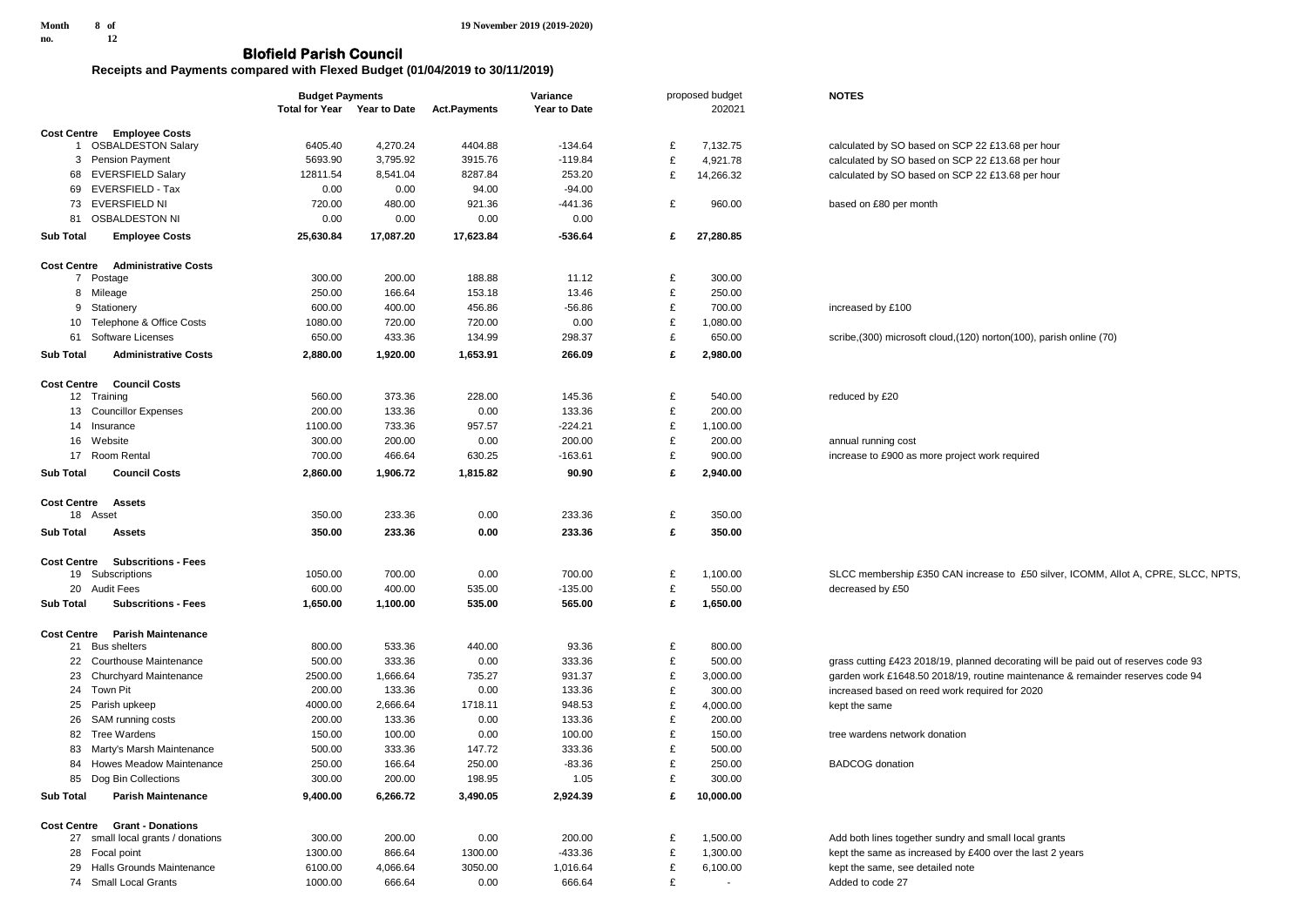| <b>Sub Total</b><br>Cost Centre S137 | <b>Grant - Donations</b>        | 13,700.00 |          |           |           |   |                          |                                                                  |
|--------------------------------------|---------------------------------|-----------|----------|-----------|-----------|---|--------------------------|------------------------------------------------------------------|
|                                      |                                 |           | 9,133.28 | 4,350.00  | 4,783.28  | £ | 13,900.00                |                                                                  |
|                                      |                                 |           |          |           |           |   |                          |                                                                  |
|                                      | 30 S137                         | 300.00    | 200.00   | 300.00    | $-100.00$ | £ | 300.00                   | wreath, scottys, age concern etc                                 |
| <b>Sub Total</b>                     | S137                            | 300.00    | 200.00   | 300.00    | $-100.00$ | £ | 300.00                   |                                                                  |
| <b>Cost Centre</b>                   | <b>Contingencies</b>            |           |          |           |           |   |                          |                                                                  |
|                                      | 32 Parish elections             | 500.00    | 333.36   | 0.00      | 333.36    | £ | 500.00                   |                                                                  |
| 33                                   | General contingency             | 2000.00   | 1,333.36 | 0.00      | 1,333.36  | £ | 2,000.00                 | circa £1000 website set up cost possible in 202021               |
| <b>Sub Total</b>                     | <b>Contingencies</b>            | 2,500.00  | 1,666.72 | 0.00      | 1,666.72  | £ | 2,500.00                 |                                                                  |
| <b>Cost Centre</b>                   | <b>Allotments &amp; Orchard</b> |           |          |           |           |   |                          |                                                                  |
|                                      | 34 Allotment land rent          | 800.00    | 533.36   | 800.00    | $-266.64$ | £ | 800.00                   |                                                                  |
| 47                                   | Allotment pest control          | 750.00    | 500.00   | 550.00    | $-50.00$  | £ | 750.00                   | new contract for £390 per annum                                  |
| 63                                   | Orchard land rent               | 135.00    | 90.00    | 135.00    | $-45.00$  | £ | 135.00                   |                                                                  |
| 72                                   | Allotment expenditure           | 200.00    | 133.36   | 491.53    | $-358.17$ | £ | 400.00                   |                                                                  |
| 75                                   | Allotment Fixed Water Charge    | 150.00    | 100.00   | 0.00      | 100.00    | £ | 150.00                   |                                                                  |
| <b>Sub Total</b>                     | <b>Allotments &amp; Orchard</b> | 2,035.00  | 1,356.72 | 1,976.53  | $-619.81$ | £ | 2,235.00                 |                                                                  |
|                                      | Total spend to date             |           |          | 31,745.15 | Budget:   |   | £ 64,135.85              |                                                                  |
| <b>Cost Centre</b>                   | Recycling                       |           |          |           |           |   |                          |                                                                  |
|                                      | 48 Glass collection charges     | 240.00    | 160.00   | 126.00    | 34.00     | £ | 240.00                   |                                                                  |
| 70                                   | recycling credits               | 0.00      | 0.00     | 0.00      | 0.00      | £ | $\blacksquare$           |                                                                  |
| 71                                   | recycling surplus payment       | 0.00      | 0.00     | 0.00      | 0.00      | £ | $\overline{\phantom{a}}$ |                                                                  |
| <b>Sub Total</b>                     | Recycling                       | 240.00    | 160.00   | 126.00    | 34.00     | £ | 240.00                   | (not included in precept budget)                                 |
| <b>Cost Centre</b>                   | <b>Reserves</b>                 |           |          |           |           |   |                          |                                                                  |
| 37                                   | <b>General Reserves</b>         | 0.00      | 0.00     | 0.00      | 0.00      | £ | 2,500.00                 | To maintain a half yearly reserve                                |
| 93                                   | <b>Courthouse Reserves</b>      | 2500.00   | 1,666.64 | 0.00      | 1,666.64  | £ | 2,000.00                 | works scheduled for external works 2020 circa £10,000            |
| 94                                   | <b>Churchyard Reserves</b>      | 2500.00   | 1,666.64 | 0.00      | 1,666.64  | £ | 4,000.00                 | wall works / tree works                                          |
| 95                                   | <b>Martys Marsh Reserves</b>    | 2500.00   | 1,666.64 | 0.00      | 1,666.64  | £ | 5,000.00                 | £15,000 required by end March 2022 to match BDC funding          |
|                                      | <b>Big project Reserves</b>     |           |          |           |           | £ | 9,000.00                 | reserve commenced to support CIL budget for large parish project |
| <b>Sub Total</b>                     | <b>Reserves</b>                 | 7,500.00  | 4,999.92 | 0.00      | 4,999.92  | £ | 22,500.00                |                                                                  |

 $\sim 10$ **review up to the line above for budget setting, items below are not part of budget setting….......**

| <b>Cost Centre</b> | Income                   |      |      |      |            |
|--------------------|--------------------------|------|------|------|------------|
| 50                 | CIL Income               | 0.00 | 0.00 | 0.00 | 110,503.58 |
| 51                 | <b>Allotments Rent</b>   | 0.00 | 0.00 | 0.00 | 872.50     |
| 52                 | Interest 3741            | 0.00 | 0.00 | 0.00 | 24.61      |
| 53                 | Interest 6915            | 0.00 | 0.00 | 0.00 | 15.22      |
| 54                 | Precept                  | 0.00 | 0.00 | 0.00 | 22,423.36  |
| 56                 | New Homes Bonus          | 0.00 | 0.00 | 0.00 | 0.00       |
| 57                 | SMP refund               | 0.00 | 0.00 | 0.00 | 0.00       |
| 59                 | <b>Community Orchard</b> | 0.00 | 0.00 | 0.00 | $-90.00$   |
| 62                 | Courthouse donation      | 0.00 | 0.00 | 0.00 | 0.00       |
| 64                 | Grant                    | 0.00 | 0.00 | 0.00 | 0.00       |
| 65                 | <b>VAT Refund</b>        | 0.00 | 0.00 | 0.00 | 0.00       |
| 80                 | other                    | 0.00 | 0.00 | 0.00 | 0.00       |
| 87                 | Interest BDC savings     | 0.00 | 0.00 | 0.00 | 966.58     |
| <b>Sub Total</b>   | Income                   | 0.00 | 0.00 | 0.00 | 134,715.85 |
| <b>Cost Centre</b> | Section 106 / Other      |      |      |      |            |
| 66                 | Section 106 expenditure  | 0.00 | 0.00 | 0.00 | 0.00       |
| 67                 | Other                    | 0.00 | 0.00 | 0.00 | 0.00       |